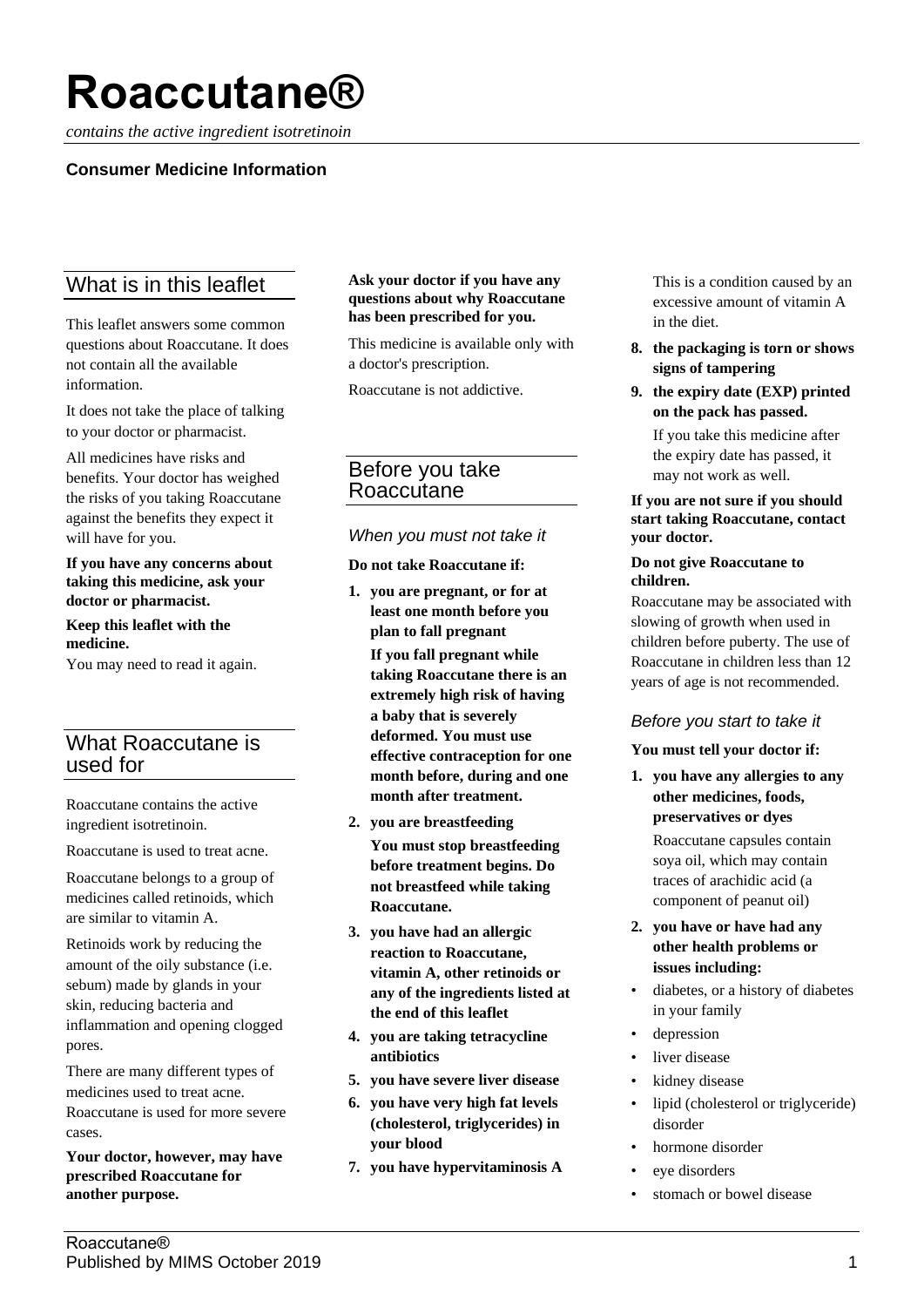**3. you drink large amounts of alcohol.**

**If you have not told your doctor about any of the above, tell them before you start taking Roaccutane.**

# *Taking other medicines*

**Tell your doctor or pharmacist if you are taking any other medicines, including any that you get without a prescription, from a pharmacy, supermarket or health food shop.**

Some medicines may interfere with Roaccutane. These include:

- tetracycline antibiotics
- vitamin A, or preparations containing vitamin A (including vitamin supplements)
- other medicines you are using to treat your acne
- the "mini-pill", a progestogenonly oral contraceptive pill.

These medicines may be affected by Roaccutane or may affect how well it works. You may need to take different amounts of your medicine, or you may need to take different medicines. Your doctor will advise you.

Your doctor and pharmacist have more information on medicines to be careful with or avoid while taking Roaccutane.

**Ask your doctor or pharmacist if you are not sure about this list of medicines.**

# How to take Roaccutane

# *How much to take*

#### **Follow all directions given to you by your doctor or pharmacist carefully.**

They may differ from the information contained in this leaflet.

#### **Take Roaccutane exactly as your doctor has prescribed.**

Your doctor will tell you how many Roaccutane capsules to take each day.

The dose will be calculated to suit your individual needs and your body weight. This dose may be adjusted during treatment when your doctor knows how you respond to Roaccutane.

# *How to take it*

Capsules should be swallowed whole with a glass of water or milk.

Do not open the capsules and do not take any capsules that are damaged.

# *When to take it*

Roaccutane may be taken once or twice a day and must always be taken with food.

## **Female patients should wait until the 2nd or 3rd day of the next normal menstrual period before starting Roaccutane treatment.**

This helps ensure that you aren't pregnant before you start taking Roaccutane.

# *How long to take Roaccutane*

#### **Continue taking Roaccutane for as long as your doctor prescribes.**

Acne treatment with Roaccutane will usually last 4 to 8 months. In the first few weeks of treatment your acne may get a little worse before it gets better. Do not worry about this, it is a sign that Roaccutane is working.

At the end of this time your acne should have cleared up significantly. Most patients notice their skin condition continues to improve even after Roaccutane treatment is finished.

Please note that Roaccutane cannot improve scars or pitting that were present before treatment started, but it will help prevent such skin damage in the future.

## *If you forget to take Roaccutane*

**Do not try to make up for missed doses by taking an extra dose.** This may increase the chance of getting an unwanted side effect.

#### **If it is almost time for your next dose, skip the dose you missed and take the next dose when you are meant to.**

If you have missed several doses, please inform your doctor and follow the advice given to you.

# *If you take too much Roaccutane (overdose)*

**Immediately telephone your doctor or Poisons Information Centre (telephone 13 11 26) for advice, or go to Accident and Emergency at your nearest hospital, if you think you or anyone else may have taken too much Roaccutane. Do this even if there are no signs of discomfort or poisoning.**

You may need urgent medical attention.

Signs of overdose include transient headache; vomiting; facial flushing; reddened, cracked lips; stomach pain; headache; dizziness and unsteady walking.

**Keep telephone numbers for these places handy.**

# While you are taking Roaccutane

# *Things you must do*

#### **If you become pregnant while taking Roaccutane, stop taking it and tell your doctor immediately.**

Roaccutane can cause birth defects (damage to unborn babies). You must use strict birth control, starting at least 1 month before you begin taking Roaccutane, for the whole time you are taking Roaccutane and for 1 month after you finish taking Roaccutane.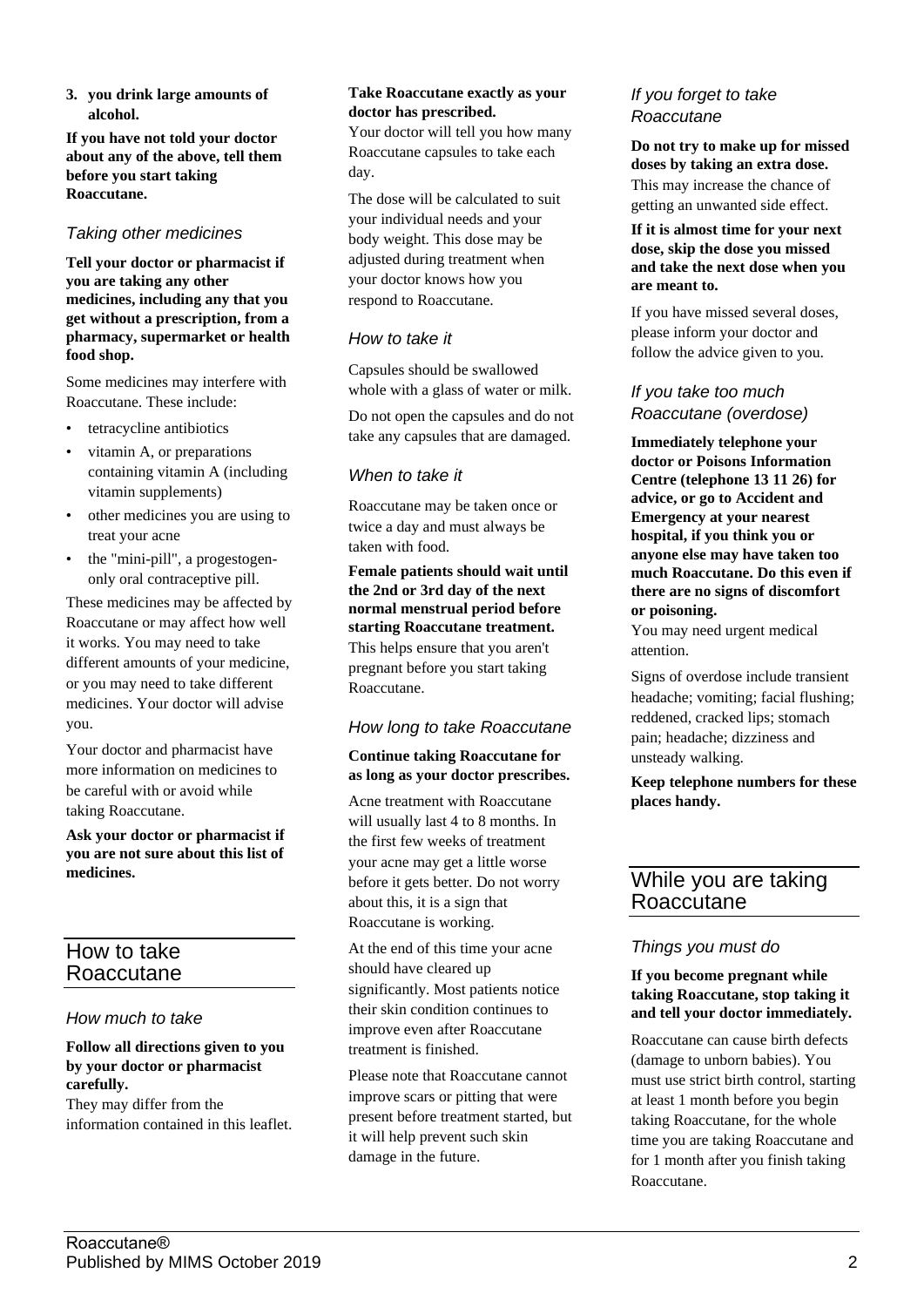There is no known risk to males who wish to father children.

**Tell all doctors, dentists and pharmacists who are treating you that you are taking Roaccutane.**

**Tell your doctor if, for any reason, you have not taken your medicine exactly as prescribed.** Otherwise, your doctor may think that it was not effective and change your treatment unnecessarily.

**Tell your doctor if you feel Roaccutane capsules are not helping your condition.**

#### **Be sure to keep all of your appointments with your doctor so that your progress can be checked.**

Your doctor may ask you to have regular blood tests to monitor your liver function, blood sugar levels and blood cholesterol levels.

#### **If you are intending to do a lot of heavy lifting or exercise, tell your doctor.**

Your muscles and joints may be more prone to tenderness or stiffness if you do a lot of heavy exercise while taking Roaccutane.

# *Things you must not do*

**Do not stop taking Roaccutane or change the dose without first checking with your doctor.**

**Do not let yourself run out of medicine over the weekend or on holidays.**

**Do not give Roaccutane to anyone else even if their symptoms seem similar to yours.**

**Do not use Roaccutane to treat other complaints unless your doctor says to.**

**Do not donate blood during treatment with Roaccutane or for at least 1 month after stopping treatment.**

# *Things to be careful of*

**Be careful driving or operating machinery until you know how Roaccutane affects you.** Normally Roaccutane would not affect your ability to drive a car or operate machinery. However,

altered night vision and other visual disturbances may occur when taking Roaccutane. Make sure you know how you react to Roaccutane before you drive a car, operate machinery or do anything else that may be dangerous if your vision is affected.

#### **Wearing contact lenses during treatment with Roaccutane may cause discomfort.**

Roaccutane may cause dry eyes. An eye lubricant or artificial tears, available from your pharmacist, should relieve this problem. Otherwise, you may temporarily need to wear your lenses for shorter periods or wear glasses instead.

## **Avoid excessive sun exposure and solariums and apply sunscreen whilst taking Roaccutane.**

Your skin may be more prone to sunburn while on Roaccutane.

#### **Avoid waxing and dermabrasion whilst taking Roaccutane and for 5 to 6 months after stopping Roaccutane treatment.**

Your skin may be more sensitive while on Roaccutane. Waxing may cause dermatitis and dermabrasion may cause scarring during and for several months after Roaccutane treatment.

**Avoid using facial peels, electrolysis and some hair treatments.**

**Your skin and hair may be more delicate during treatment and for a while after Roaccutane treatment.**

# Side Effects

Roaccutane helps most people with acne but it may have unwanted side effects in a few people.

All medicines can have side effects. Sometimes they are serious, most of the time they are not. You may need medical treatment if you get some of the side effects.

Do not be alarmed by this list of possible side effects. You may not experience any of them.

**Ask your doctor or pharmacist to answer any questions you may have.**

#### **Tell your doctor if you notice any of the following and they worry you:**

- dryness of the lips, mouth, nose and skin A moisturiser or petroleum jelly can be used to soften the lining of the nose, lips and the skin areas not affected by the acne
- fragile skin
- change in colour of the skin
- peeling palms of the hands and soles of the feet
- itchy skin rash
- an increased susceptibility to sunburn
- flaring of acne, usually at the start of treatment
- sweating
- changes to the nails
- eve problems such as dry, sore, swollen or itchy eyes, discharge or trouble seeing at night
- sexual dysfunction including impaired sexual function in males, decreased libido and gynaecomastia
- nosebleeds
- tenderness or stiffness in your bones, joints or muscles
- tiredness
- headache
- hair loss (sometimes occurs and is usually temporary but in rare cases has persisted)
- excessive hairiness
- hoarseness

These side effects are usually mild and dose related. Most of them disappear completely in a few days to a few weeks after the dose of Roaccutane is lowered or stopped.

Tell your doctor immediately if you experience any of the following:

- nausea
- vomiting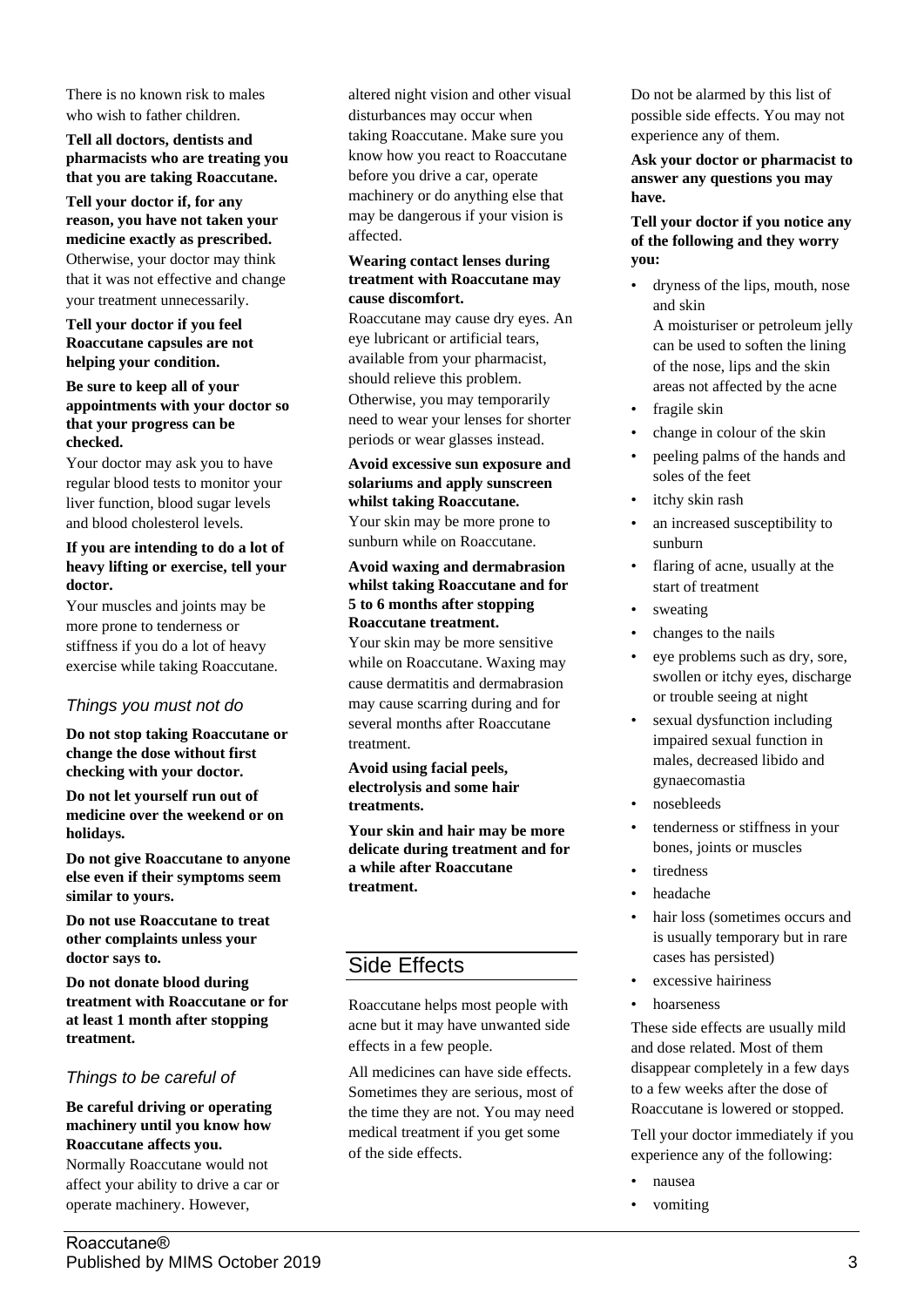- persistent headache
- blurred vision or visual disturbances
- changes in your hearing or ringing in your ears
- severe upper stomach pain
- unexpected muscle pain, tenderness or weakness
- blood in stools or severe diarrhoea
- severe bruising
- sudden red, often itchy spots, similar to the rash of measles starting on the face, hands or feet. The spots may blister or change to flat round raised, red, pale-centred marks. You may also have a fever, sore throat, headache and/ or diarrhoea.
- painful red areas, that change to large blisters and end with peeling of layers of skin, that may occur on lips, mouth, eyes, nose and genitals. Those affected may have fever and chills, aching muscles and generally feel unwell.
- thinking, seeing or hearing things that are not real
- feeling depressed, with or without suicidal thoughts

Symptoms of depression may include;

- feeling sad or having crying spells
- losing interest in activities you once enjoyed
- sleeping too much or having trouble sleeping
- changes in your appetite or body weight
- having trouble concentrating
- withdrawing from your friends or family
- feeling like you have no energy
- feelings of worthlessness or inappropriate guilt

These may be serious side effects. You may need urgent medical attention. Serious side effects are rare.

This is not a complete list of all possible side effects. Others may occur in some people and there may be some side effects not yet known.

#### **Tell your doctor if you notice anything else that is making you feel unwell, even if it is not on this list.**

**Ask your doctor or pharmacist if you don't understand anything in this list.**

# After taking Roaccutane

# *Storage*

**Keep your capsules in the blister pack until it is time to take them.** If you take the capsules out of the packaging they will not keep as well.

**Keep the blister pack in a cool dry place where the temperature stays below 25°C.**

**Do not store Roaccutane, or any other medicine, in a bathroom or near a sink.**

**Do not leave it in the car or on window sills.**

Heat and dampness can destroy some medicines.

## **Keep Roaccutane where young children cannot reach it.**

A locked cupboard at least one-anda-half metres above the ground is a good place to store medicines.

#### **Protect Roaccutane from light.**

# *Disposal*

**If your doctor tells you to stop taking Roaccutane, or the capsules have passed their expiry date, ask your pharmacist what to do with any capsules that are left over.**

# Product Description

# *Availability*

Roaccutane is available as a 20 mg capsule in a pack of 60 capsules.

# *What Roaccutane looks like*

Roaccutane 20 mg capsule is soft, oval, half brown-red and half opaque white in colour and has "ROA 20" printed on it.

# *Ingredients*

## **Active ingredient - isotretinoin**

Each Roaccutane 20 mg capsule contains 20 mg isotretinoin.

## **Inactive ingredients -**

The capsules also contain:

- soya oil
- yellow beeswax
- partially hydrogenated soya oil
- hydrogenated soya oil.

Soya oil may contain traces of arachidic acid (a component of peanut oil).

The capsule shell contains:

- gelatin
- glycerol
- sorbitol
- mannitol
- maize starch product
- titanium dioxide
- iron oxide, red

#### The printing ink contains:

- shellac
- iron oxide, black.

Roaccutane does not contain sucrose or gluten.

# *Manufacturer*

Roaccutane is distributed by:

Roche Products Pty Limited ABN 70 000 132 865 Level 8, 30-34 Hickson Road Sydney, NSW 2000

Medical enquiries: 1800 233 950

Please check with your pharmacist for the latest Consumer Medicine Information.